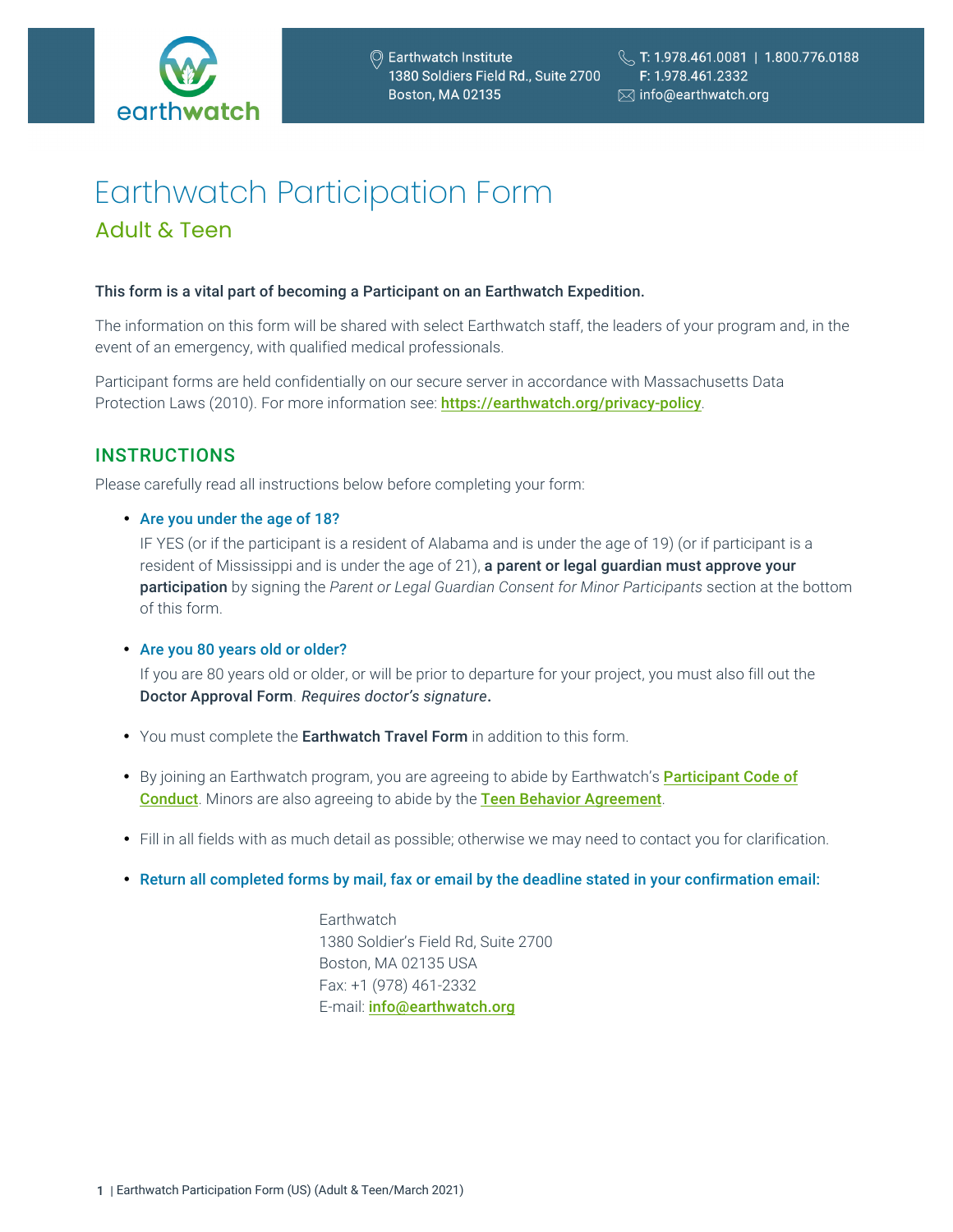

# A. PROJECT INFORMATION & PARTICIPANT DETAILS

| <b>Project Title:</b>        |                            |  |
|------------------------------|----------------------------|--|
| Start Date:<br>(dd-MON-yyyy) | End Date:<br>(dd-MON-yyyy) |  |

### PARTICIPANT INFORMATION

| <b>First Name:</b>                      | Last Name:                      |                |                                |
|-----------------------------------------|---------------------------------|----------------|--------------------------------|
| Date of Birth:<br>(dd-MON-yyyy)         | Gender:                         | I identify as: | Female Male Not Listed _______ |
| Address:                                |                                 |                |                                |
| Country of<br>Residence:                | E-mail:                         |                |                                |
| Home Telephone:<br>(incl. country code) | Mobile:<br>(incl. country code) |                |                                |

### DIETARY & OTHER REQUIREMENTS

| Do you have any dietary requirements or restrictions (e.g. vegan, gluten free, halal, etc.)?<br>$\Box$ Yes<br>ΠNo                                                                                                                         |  |  |  |  |
|-------------------------------------------------------------------------------------------------------------------------------------------------------------------------------------------------------------------------------------------|--|--|--|--|
| If yes, please specify:                                                                                                                                                                                                                   |  |  |  |  |
| Please use this space to tell Earthwatch any other information relevant to your participation.                                                                                                                                            |  |  |  |  |
| Do you have any concerns with the field conditions outlined in the Online Expedition Briefing (e.g. weather, cultural<br>differences, etc.)? Do you have any cultural, religious or other needs that will need to be met during the team? |  |  |  |  |
|                                                                                                                                                                                                                                           |  |  |  |  |
|                                                                                                                                                                                                                                           |  |  |  |  |

### EMERGENCY CONTACTS

You must provide two emergency contacts that will be available 24/7 while you are on the project. Emergency contacts should not be individuals who are travelling with you.

| First & Last Name:                      | Relationship to you:                    |  |
|-----------------------------------------|-----------------------------------------|--|
| Home Telephone:<br>(incl. country code) | Work Telephone:<br>(incl. country code) |  |
| Mobile:<br>(incl. country code)         | E-mail:                                 |  |
|                                         |                                         |  |
| First & Last Name:                      | Relationship to you:                    |  |
| Home Telephone:<br>(incl. country code) | Work Telephone:<br>(incl. country code) |  |
| Mobile:<br>(incl. country code)         | E-mail:                                 |  |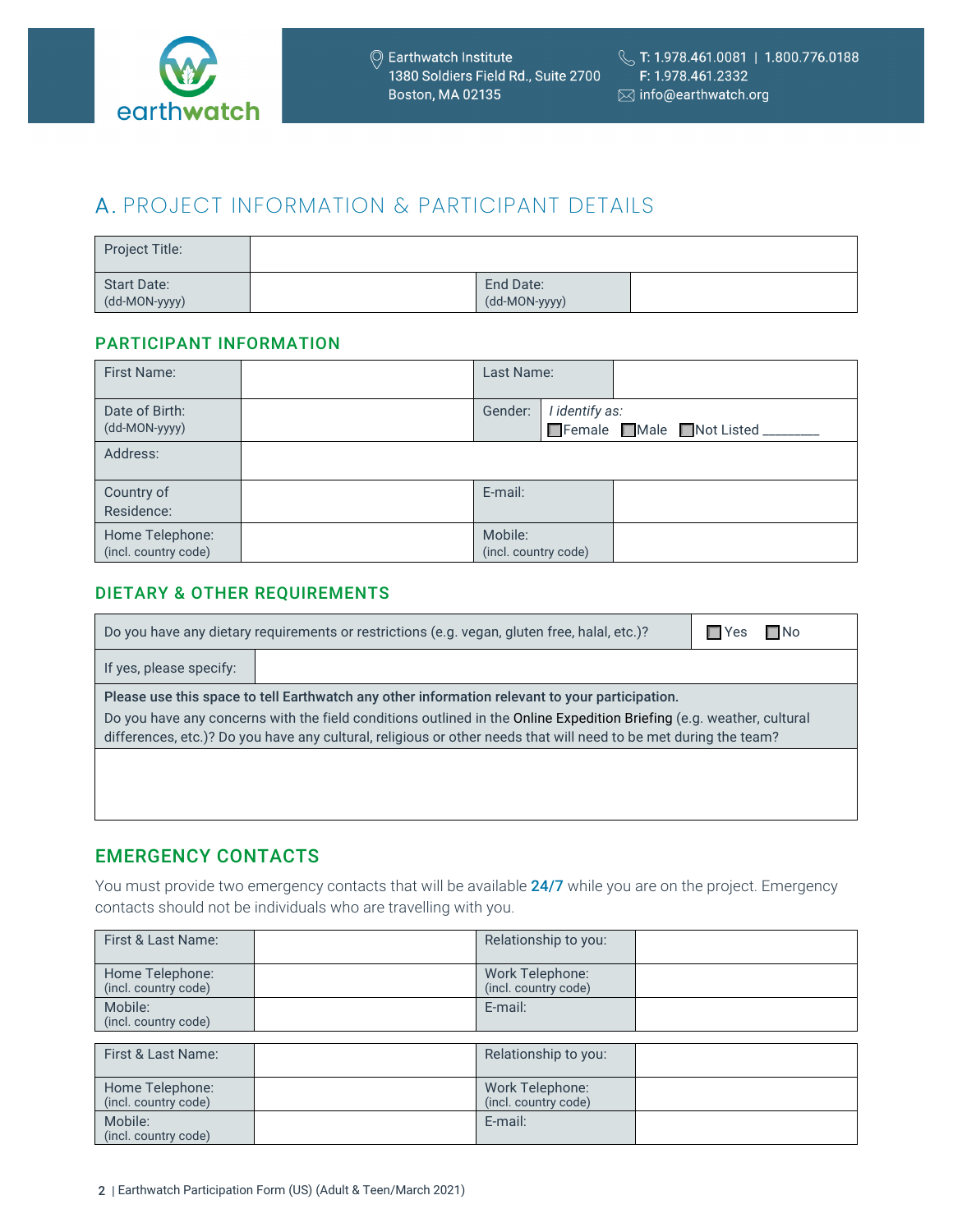

## B . HEALTH DECLARATION & SELF-ASSESSMENT

- Your safety is important to us. Earthwatch may use the information you provide in this section to assist in the event of a medical emergency in the field. Therefore, truthful disclosure of medical conditions is essential.
- It is your responsibility to review the project conditions and physical demands as described in the Online Expedition Briefing and determine if you are able to safely participate in this program. Discuss your participation in this program with your doctor if you have a question or concern about your health and/or ability to participate.
- Truthful disclosure of medical conditions will not necessarily lead to exclusion from a project. If you are unsure as to what constitutes information relevant to your participation, please consult with Earthwatch.
- Non-disclosure or misrepresentation of any requested information may lead to removal from the project at your own expense, void your insurance coverage and you will not be eligible for a refund.
- Coverage for pre-existing medical conditions may be limited under Earthwatch's travel insurance. Please see https://earthwatch.org/Expeditions/Insurance for more information.
- Earthwatch may need to contact you or your doctor for clarification of the information provided in this form.
- Regardless of your age, Earthwatch reserves the right to require that a doctor approve your participation.
- You must alert Earthwatch of any changes to your health status that occur after the initial submission of this form.
- By joining an Earthwatch project, you are authorizing the Earthwatch Field Team to consent to medical treatment on your behalf which is deemed advisable by, and is to be rendered under the general or special supervision of, any physician or surgeon or the most qualified medical provider. Medical treatment may include: first aid, administration of x-ray examination, anesthetics, blood transfusion, medical or surgical diagnosis or treatment and hospital care. You are further authorizing any such medical provider to release information about you or your condition and treatment to Earthwatch, and agreeing to pay for any and all costs associated with such treatment, including the costs of evacuation, if any, that are not covered by insurance.

Vaccinations: You are responsible for obtaining any vaccinations applicable to your project's location. Please check with a doctor, travel clinic, the [U.S. Centers for Disease Control and Prevention](https://www.cdc.gov/), the World Health **[Organization](https://www.who.int/)** and/or other reputable resources for the latest information and advice. Some countries require certificates of vaccination to enter. See your Online Expedition Briefing for further information.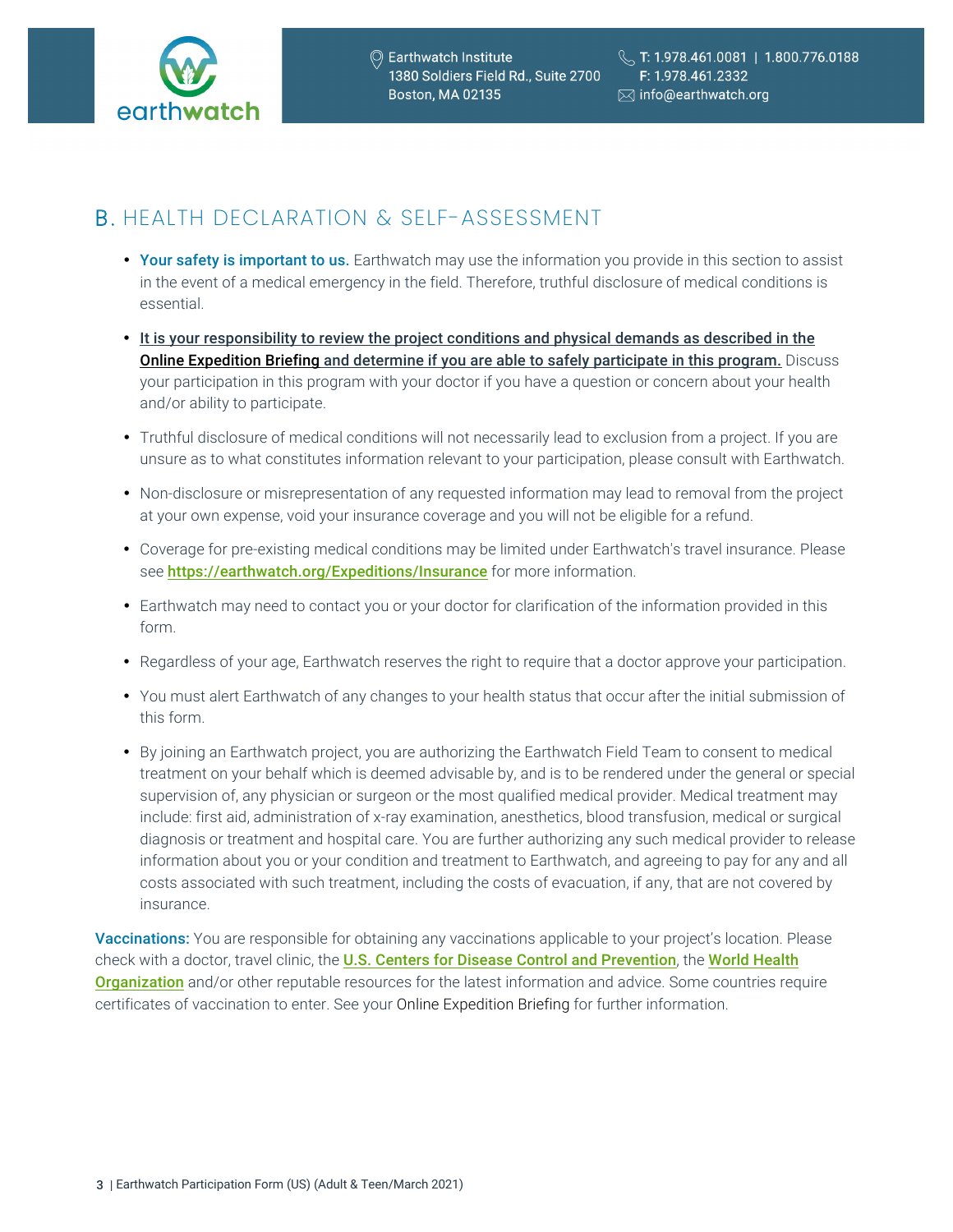

### MEDICAL CONDITIONS

Please indicate any health conditions that you have or have had within the past *5 years*.

| Do you have any allergies (including medications, food, insect stings, etc.)? | $\Box$ No<br>¶Yes                                                                      |                                                                                 |                                                                                 |
|-------------------------------------------------------------------------------|----------------------------------------------------------------------------------------|---------------------------------------------------------------------------------|---------------------------------------------------------------------------------|
|                                                                               | Allergy 1                                                                              | Allergy 2                                                                       | Allergy 3                                                                       |
| Specific allergen                                                             |                                                                                        |                                                                                 |                                                                                 |
| Date of diagnosis                                                             | $\blacksquare$ Within the last year<br>$\Box$ 1-5 years ago<br>$\Box$ Over 5 years ago | $\blacksquare$ Within the last year<br>$\Box$ 1-5 years ago<br>Over 5 years ago | $\blacksquare$ Within the last year<br>$\Box$ 1-5 years ago<br>Over 5 years ago |
| Type of reaction & severity<br>(anaphylaxis, rash, swelling, etc.)            |                                                                                        |                                                                                 |                                                                                 |
| How is this condition managed?                                                |                                                                                        |                                                                                 |                                                                                 |

| Do you have asthma or another chronic lung condition? | $\square$ No<br>$\Box$ Yes                |                         |
|-------------------------------------------------------|-------------------------------------------|-------------------------|
| Date of diagnosis                                     | Within the last year $\Box$ 1-5 years ago | $\Box$ Over 5 years ago |
| Potential trigger(s)                                  |                                           |                         |
| Type of reaction & severity                           |                                           |                         |
| How is this condition managed?                        |                                           |                         |

| Do you have diabetes or hypoglycemia? |                                                                                |                         | $\Box$ Yes<br>$\Box$ No |
|---------------------------------------|--------------------------------------------------------------------------------|-------------------------|-------------------------|
| <b>Type</b>                           |                                                                                |                         |                         |
| Date of diagnosis                     | <b>Within the last year</b> $\sqrt{ }1-5$ years ago                            | $\Box$ Over 5 years ago |                         |
| How is this condition managed?        |                                                                                |                         |                         |
|                                       |                                                                                |                         |                         |
|                                       | Do you have a heart condition (including disease, murmur, irregularity, etc.)? |                         | ΠYes ΠNo                |
| Please describe the condition         |                                                                                |                         |                         |
| Date of diagnosis                     | Within the last year $\Box$ 1-5 years ago<br>п                                 | Over 5 years ago        |                         |
|                                       |                                                                                |                         |                         |

How is this condition managed?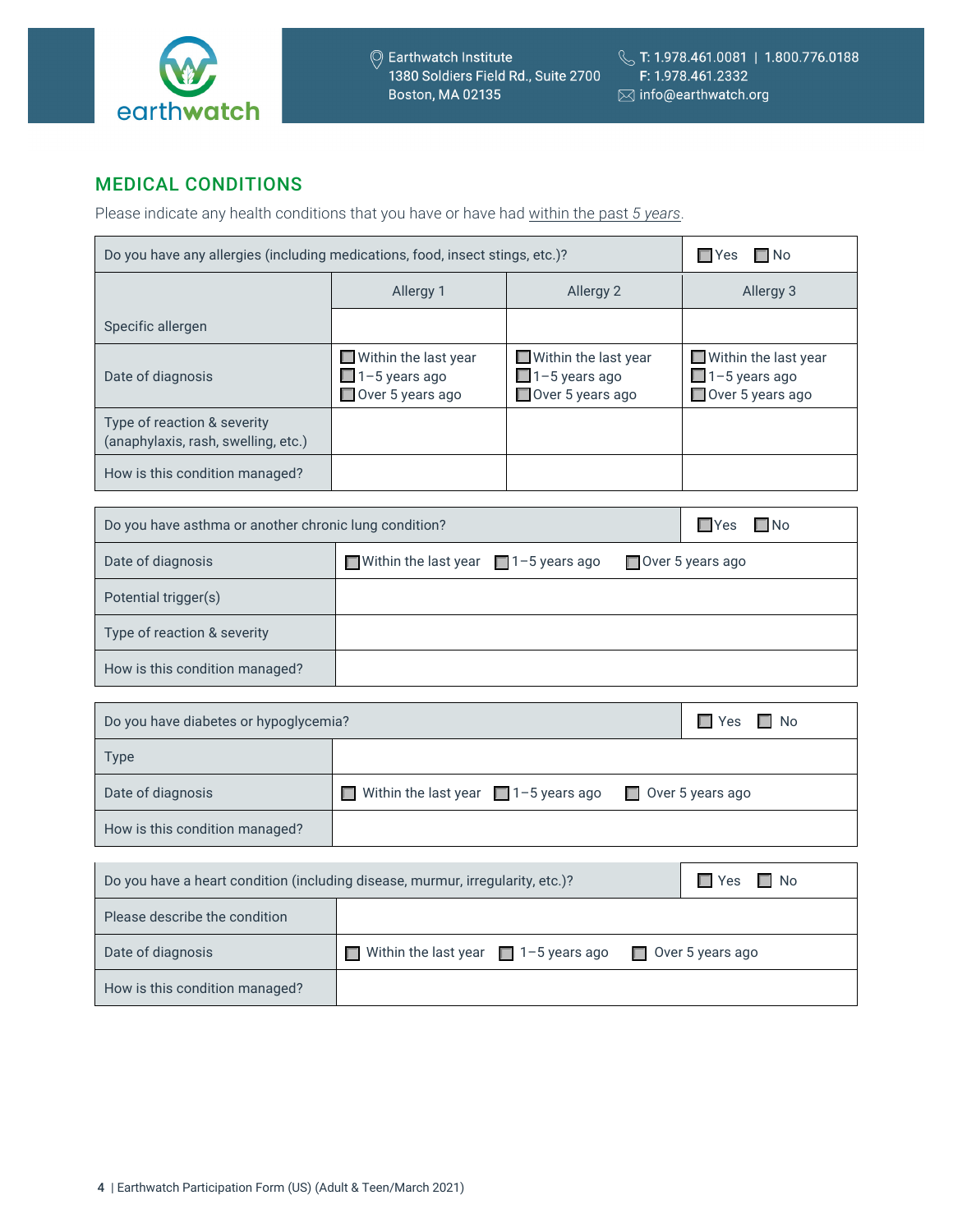

| Have you been injured, hospitalized or had surgery within the past 2 years?                                             | $\Box$ Yes<br>l⊟No                                                     |  |  |
|-------------------------------------------------------------------------------------------------------------------------|------------------------------------------------------------------------|--|--|
| Please describe                                                                                                         |                                                                        |  |  |
| Date of treatment                                                                                                       | <b>Within the last 6 months Within the last year 1</b> Over 1 year ago |  |  |
| Potential impact on your<br>participation in this project                                                               |                                                                        |  |  |
|                                                                                                                         |                                                                        |  |  |
| Have you been diagnosed with a psychiatric condition (e.g. anxiety, bipolar disorder, depression, etc.)?<br>□ No<br>Yes |                                                                        |  |  |
| Dlogge deceribe the condition                                                                                           |                                                                        |  |  |

| Please describe the condition.<br>including any potential triggers |                                                        |                         |
|--------------------------------------------------------------------|--------------------------------------------------------|-------------------------|
| Date of diagnosis                                                  | <b>Notai</b> Within the last year $\Box$ 1-5 years ago | $\Box$ Over 5 years ago |
| How is this condition managed?                                     |                                                        |                         |

Check all that apply for any condition you have or have had within the past *5 years*.

| Acute phobia                                                                                                | Epilepsy/seizure disorder                                                                                                  |
|-------------------------------------------------------------------------------------------------------------|----------------------------------------------------------------------------------------------------------------------------|
| Chronic back condition                                                                                      | Migraine/severe headache                                                                                                   |
| Cognitive disorder<br>(including memory loss, dementia, etc.)                                               | Mobility impairment or balance issue                                                                                       |
| Condition of the nervous system<br>(including multiple sclerosis, Parkinson's, etc.)                        | Sleep apnea<br>(Note: 24-hour electricity is not available on all projects,<br>please see your Online Expedition Briefing) |
| Eating disorder (within the last 2 years)                                                                   | Stomach/intestinal condition                                                                                               |
| Hearing loss<br>(Note: extreme temperatures or humidity can affect the<br>functioning of some hearing aids) | Visual impairment<br>(which is not alleviated by corrective lenses, such as color<br>blindness, cataracts, glaucoma, etc.) |

For any conditions you have indicated above, please describe any potential impact(s) on your participation. Please also include any information that emergency responders should know about in the event of an emergency.

**Do you have any other condition(s) or have you undergone major surgery in the past (not already described above)?** If so, please describe the condition/surgery; including any lasting effects, how it is managed, and possible impact on participation.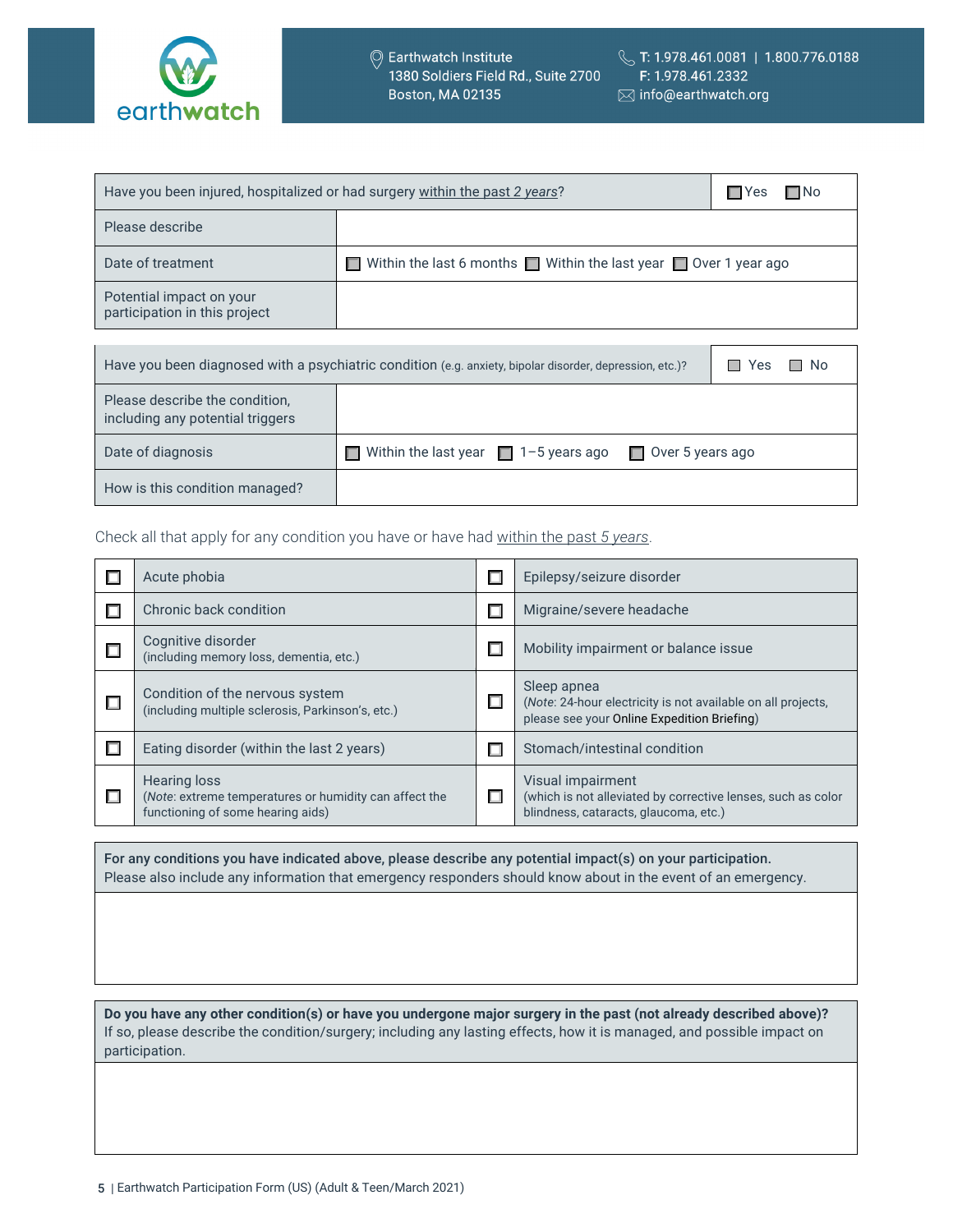

### MEDICATIONS

Please complete the table below for any prescription or non-prescription medications (other than prescriptions of less than 14 days duration) you are currently taking. Remember to bring your medication with you on the expedition (in your hand-luggage) in its original packaging with a copy of your prescription.

| Medication: | Reason for taking:                                                                               | Dosage and frequency: |
|-------------|--------------------------------------------------------------------------------------------------|-----------------------|
|             |                                                                                                  |                       |
|             |                                                                                                  |                       |
|             |                                                                                                  |                       |
|             |                                                                                                  |                       |
|             |                                                                                                  |                       |
|             |                                                                                                  |                       |
|             | Please include any additional information (including if your medication requires refrigeration): |                       |
|             |                                                                                                  |                       |
|             |                                                                                                  |                       |

## ESSENTIAL ELIGIBILITY REQUIREMENTS

It is your responsibility to review the project conditions and physical demands as described in the Online Expedition Briefing to determine if you are able to safely participate in this program.

Remember that truthful disclosure of health concerns will not necessarily lead to exclusion from a project. In some cases, adjustments may be possible to enable your participation.

| Are you able to meet the Essential Eligibility Requirements for your project as described in<br>the Online Expedition Briefing?                              | $\Box$ Yes $\Box$ No |
|--------------------------------------------------------------------------------------------------------------------------------------------------------------|----------------------|
| Do you have any concerns about the project conditions and physical demands as described<br>in the Online Expedition Briefing? If yes, please describe below. | $\Box$ Yes $\Box$ No |
|                                                                                                                                                              |                      |
|                                                                                                                                                              |                      |

| Height | . .<br>teet/inches | Weight | <u> pounds</u>        |
|--------|--------------------|--------|-----------------------|
|        | centimeters        |        | <b>Kilograms</b><br>ີ |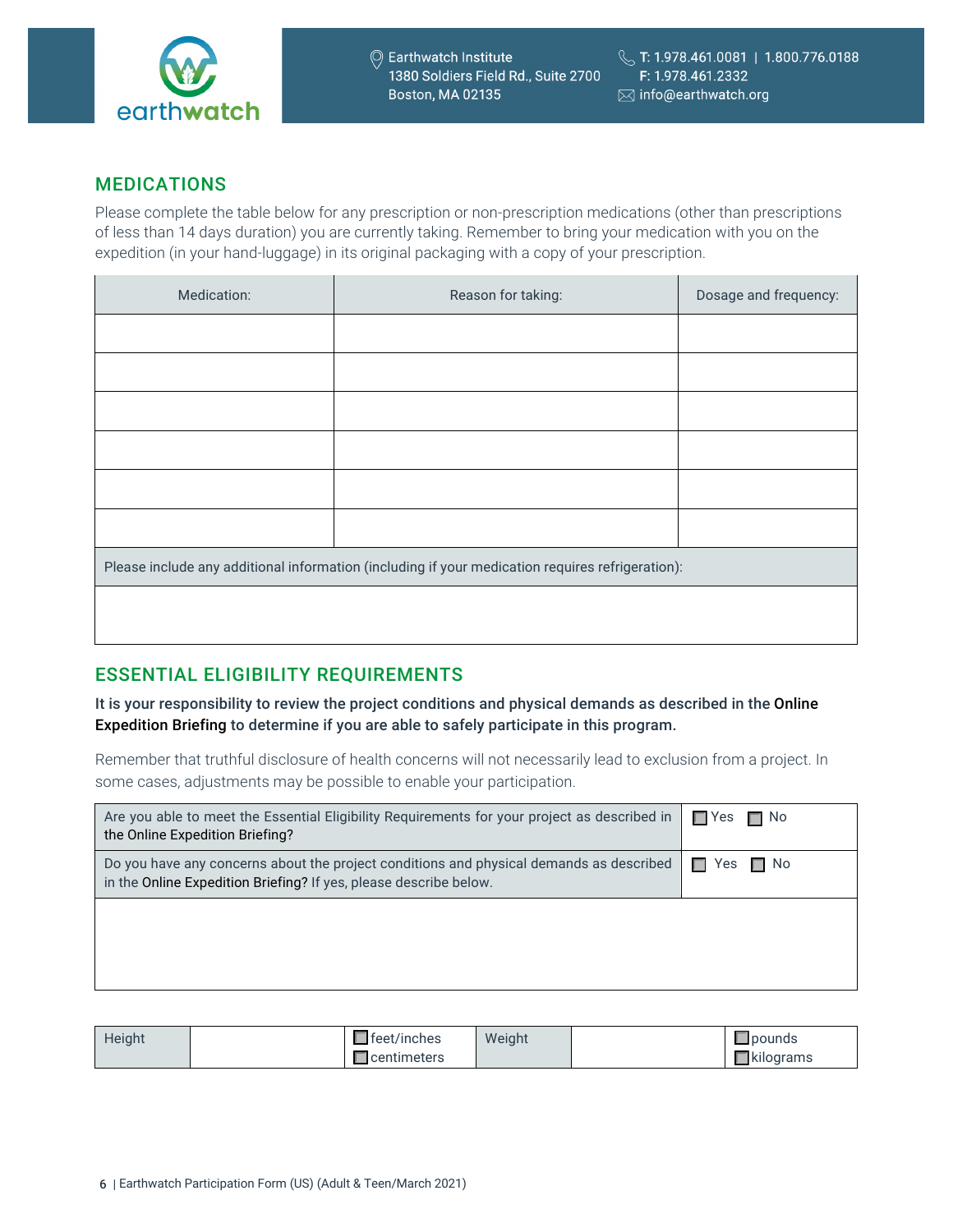

### CURRENT PHYSICAL ACTIVITY & FITNESS

Please describe any activities (walking, running, bicycling, aerobics, etc.) that you participate in on a regular basis.

|                              | Frequency                        |                                 | <b>Duration</b>                 |                        | Intensity        |                         |         |          |         |
|------------------------------|----------------------------------|---------------------------------|---------------------------------|------------------------|------------------|-------------------------|---------|----------|---------|
| Activity<br>(please specify) | $1 - 3$<br>times<br>per<br>month | $1 - 3$<br>times<br>per<br>week | $4 - 6$<br>times<br>per<br>week | less<br>than 30<br>min | $30 - 60$<br>min | More<br>than an<br>hour | Intense | Moderate | Relaxed |
|                              | Π                                | П                               | $\Box$                          | П                      | П                | Г                       | $\Box$  | П        |         |
|                              | П                                | Г                               | П                               | П                      | $\Box$           | П                       | $\Box$  | П        |         |
|                              |                                  | Г                               | $\Box$                          | $\Box$                 | П                | Г                       | П       |          |         |
|                              |                                  | Г                               | П                               | Г                      |                  | Г                       | П       |          |         |

For each activity, please indicate your walking/hiking ability.

|                                                                                                               | Easily | Moderately<br>well | With<br>difficulty | Not at all |
|---------------------------------------------------------------------------------------------------------------|--------|--------------------|--------------------|------------|
| I can walk 1 mile/1.6 km per day over flat terrain.                                                           |        |                    |                    |            |
| I can walk 3 miles/5 km per day over uneven terrain<br>carrying up to 5lbs/2.3 kg.                            |        |                    |                    |            |
| can walk 5 miles/8 km per day over rough terrain<br>carrying up to 10lbs/4.5 kg.                              |        |                    |                    |            |
| I can walk 10 miles/16 km per day over rough terrain<br>carrying up to 20lbs/9 kg for several days in a row.  |        |                    |                    |            |
| I can hike 15 miles/25 km per day over rough terrain<br>carrying up to 40lbs/18 kg for several days in a row. |        |                    |                    |            |

| Do you use any walking aids (e.g. walking pole, cane, walker, wheelchair, etc.)?<br>If yes, please describe below including the reason for need. | $\blacksquare$ Yes | $\Box$ No |  |
|--------------------------------------------------------------------------------------------------------------------------------------------------|--------------------|-----------|--|
|                                                                                                                                                  |                    |           |  |

| Please rate your swimming ability in calm water. |             |  |                      |  |                |  |
|--------------------------------------------------|-------------|--|----------------------|--|----------------|--|
|                                                  | Non-swimmer |  | Recreational swimmer |  | Strong swimmer |  |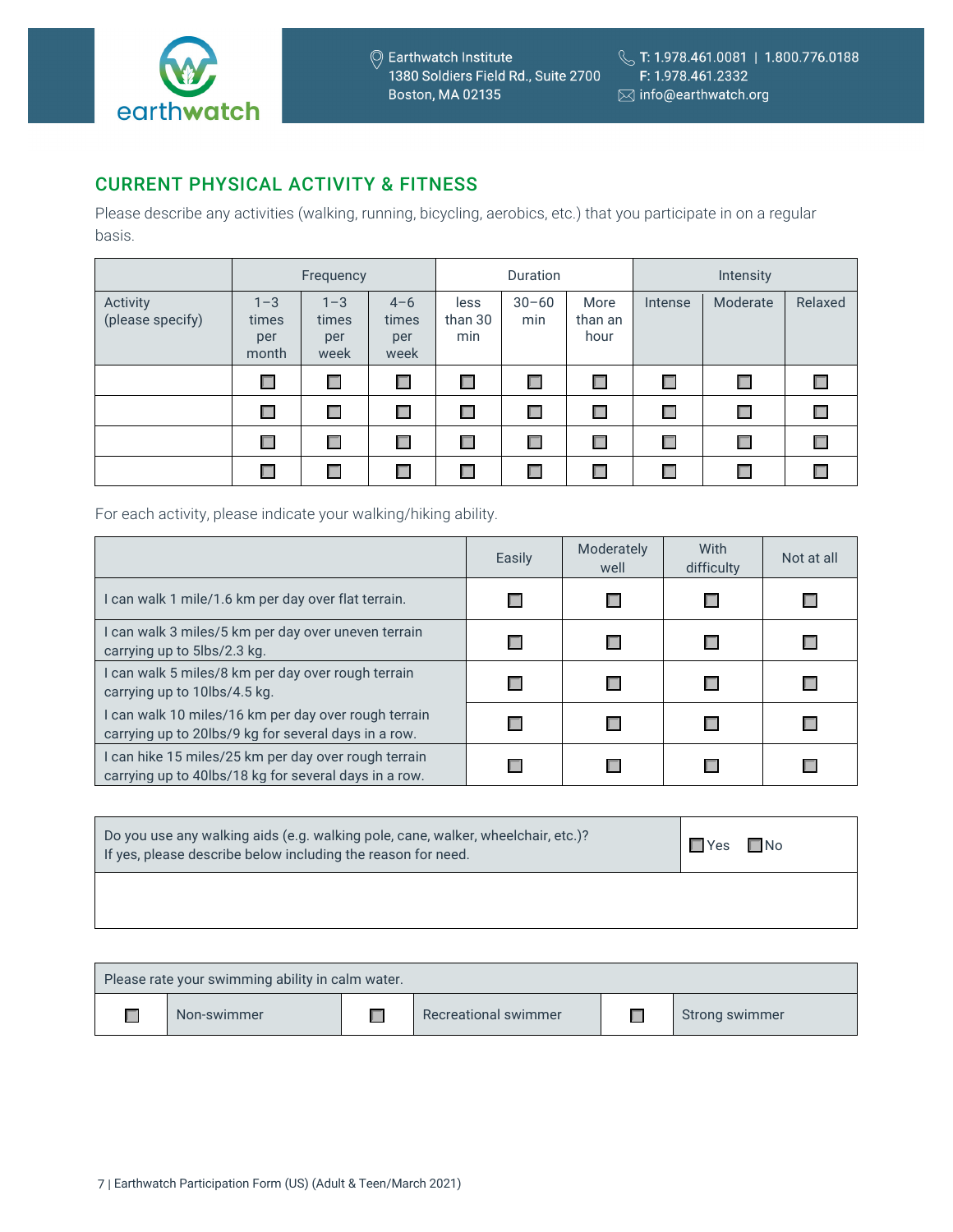

# C. Participant Agreement

### INCLUDES A RELEASE OF LIABILITY, ASSUMPTION OF RISK, AND INDEMNITY AGREEMENT

Please read carefully. The text in this section includes a release of liability and waiver of legal rights.

### The Signature of the Participant is required. For minor Participants, signature(s) of the parent(s) or legal guardian(s) are also required. Please be sure to complete all of the fields below in full.

An Earthwatch project can be an enjoyable, enlightening, and potentially life-changing experience, but all true field research activities involve a degree of risk which varies from project to project. Earthwatch\* and the Earthwatch Scientist (the person responsible for leading the project on site who may not be an Earthwatch employee) (collectively referred to as the "Earthwatch Field Team") undertake logistical planning and preparation for the projects to tailor them to meet the research needs of Earthwatch Scientists. The projects involve conditions, described below and in the Online Expedition Briefing, which must be carefully considered before accepting a Participant position.

\*\*Earthwatch collectively refers to and includes: Earthwatch Institute Inc. (U.S.); Earthwatch Expeditions Inc.; Earthwatch International; Conservation Education and Research Trust (U.K.); Earthwatch Institute (Europe); Earthwatch Institute (Australia); Earthwatch Institute Japan; Earthwatch Limited (Hong Kong); Instituto Earthwatch do Brazil; Earthwatch Institute, India Trust; Earthwatch Institute Private Limited (India); and Earthwatch (Canada).

### ASSUMPTION OF RISKS AND ASSENT TO EARTHWATCH POLICIES

Some of the characteristics that may make a project attractive to you may also put you (or your child) and your (or your child's) property at risk. Most field research projects require travel to remote areas of the world where logistical requirements and local conditions for Participants and their gear often involve unconventional accommodations or modes of transportation, limited or distant emergency and health services, and limited or non-existent local infrastructure or services. Of equal importance, Participants will experience one or more of the following: data gathering; physical work; odd hours; delays; frustrations; surprises; equipment failure or malfunction, and potential hazards. The potential risks and hazards include (but are not limited to): political instability; transportation difficulties; lack of vehicular safety and medical standards commonly found in developed countries (for example, the absence of seat belts); increased incidence and severity of vehicular accidents; strikes; sickness; insect-borne and other diseases, including COVID-19, epidemics, pandemics and resulting quarantines and the negative impacts on travel and healthcare; local regulations prohibiting conduct that is legal in your home country; a whole range of climate, terrain and temperature extremes; other foul weather conditions; high altitude; crime; natural disasters; wildlife encounters, dangerous wildlife or poisonous plants and animals; staff misjudgment; and events outside the control of the Earthwatch Field Team. Participants (and the parent(s)/guardian(s) of minor participants) must accept that any of these factors may cause changes, delays, injuries, death, or other effects.

I understand the requirements for my (or my child's) Earthwatch project(s). I declare that I am (or my child is) in good health. I have received and read the Online Expedition Briefing document(s), Expedition Logistics Document(s) and Packing List(s), which describes some of the risks inherent to the project(s) that I am (or my child is) embarking on and understand the risks the Online Expedition Briefing document(s) and those described in this document. I understand these and other risks not listed above can cause or lead to injury, illness, property damage, or in unlikely circumstances, mental or emotional trauma, disability or death. Further, activities may take place several hours or days from any medical facility or where communication, transportation, and/or evacuation are subject to delay.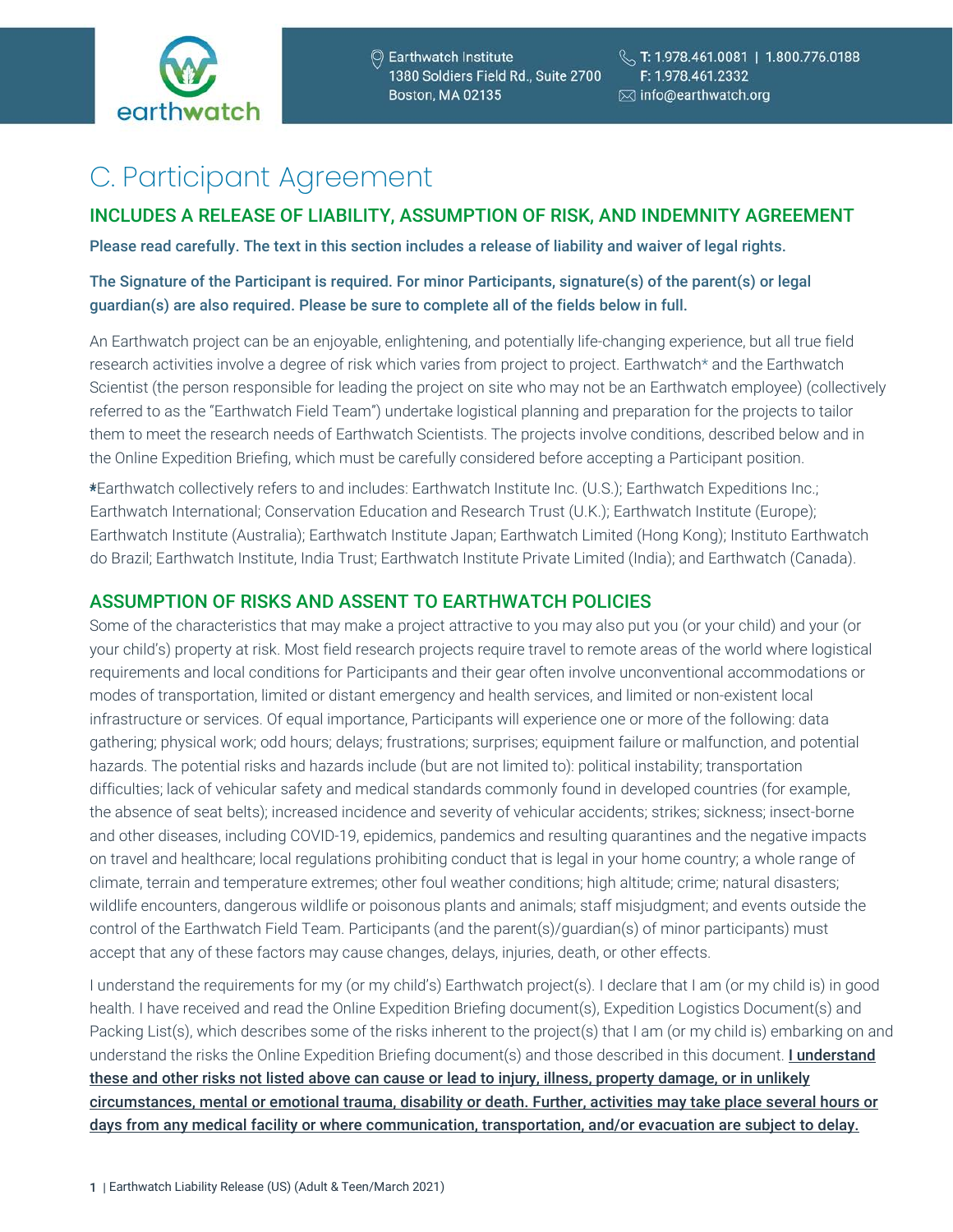

© Earthwatch Institute 1380 Soldiers Field Rd., Suite 2700 **Boston, MA 02135** 

I understand the Earthwatch Field Team does not seek to eliminate all of these risks, in part, because they are necessary for the scientific project or because they are part of the essence of an Earthwatch project. I agree to assume all of the risks of my (or my child's) project(s), whether inherent or not, and whether described above or not.

I have read and understand the policies, rights, and responsibilities enumerated in the documents entitled Terms [and Conditions](https://earthwatch.org/terms-and-conditions), [Participant Code of Conduct](https://earthwatch.org/Terms-and-Conditions/Participant-Code-of-Conduct), [Teen Behavior Agreement](https://earthwatch.org/Terms-and-Conditions/Teen-Behavior-Agreement) (for teen participants) and in the Online Expedition Briefing document(s) (and similar documents). I accept those policies and the ones described in this document as a condition of my (or my child's) participation in an Earthwatch project(s). **Lagree to abide (or have** my child abide) by the Earthwatch policies and I understand violations of the policies may result in expulsion at my own expense and without a refund. By signing below, I agree to participate (or have my child participate) in the expedition activities under the terms and conditions described in this document and other Earthwatch materials.

I understand it is my responsibility to review the project conditions and determine if I am (or my child is) able to safely participate in the project(s) and to confer with my (or my child's) doctor if I have a question or concern about my health and my participation (or my child's health and participation) in the project(s). To the best of my knowledge and belief, the information provided to Earthwatch in the Health Declaration and Self-Assessment form is true and I have not withheld any relevant information. If any of this information changes prior to fielding, I will inform Earthwatch. I understand I am only providing this information so that it will be available in an emergency. By allowing my (or my child's) participation, Earthwatch is not guaranteeing that it can address any medical or psychological issues that I (or my child) might face connected with the project(s).

In the event of an emergency when I am not able to consent to treatment myself, I authorize the Earthwatch Field Team to consent to medical treatment, the administration of x-ray examination, anesthetics, blood transfusion, medical or surgical diagnosis or treatment and hospital care which is deemed advisable by, and is to be rendered under the general or special supervision of any physician or surgeon or the most qualified medical provider. I authorize any such medical provider to release information about me (or my child) and my condition (or my child's condition) and treatment to Earthwatch. I agree to pay for any and all costs associated with such treatment, including the costs of evacuation, if any, that are not covered by insurance.

### IMAGE COPYRIGHT AND USAGE AND MODEL RELEASE

I consent to the Earthwatch Field Team publishing, republishing or otherwise transmitting any photograph, image or film/video/audio footage taken of me (or my child) during an Earthwatch project, without compensation to me (or my child). I will retain the copyright to any images or footage I submit (or my child submits) from the project(s), but the Earthwatch Field Team will have unrestricted rights to use and distribute them free of charge for marketing and editorial materials that promote Earthwatch and its projects.

Example uses for images or footage taken of me (or my child) or submitted by me (or my child) include, but are not limited to, project guides, Online Expedition Briefings, magazines, newsletters, invitations, brochures, annual reports, advertisements, marketing pieces, press releases, social media and the Earthwatch website. I consent to the Earthwatch Field Team releasing images or footage taken of me (or my child) or submitted by me (or my child) to members of the press or other media outlets including, but not limited to for-profit and non-profit newspapers, magazines, journals, newsletters and other publications and web sites interested in reporting on the project. I hereby waive any right that I (or my child) may have to inspect or approve a finished product or the copy that may be used in connection with images or footage taken of me (or my child) or submitted by me (or my child), or the use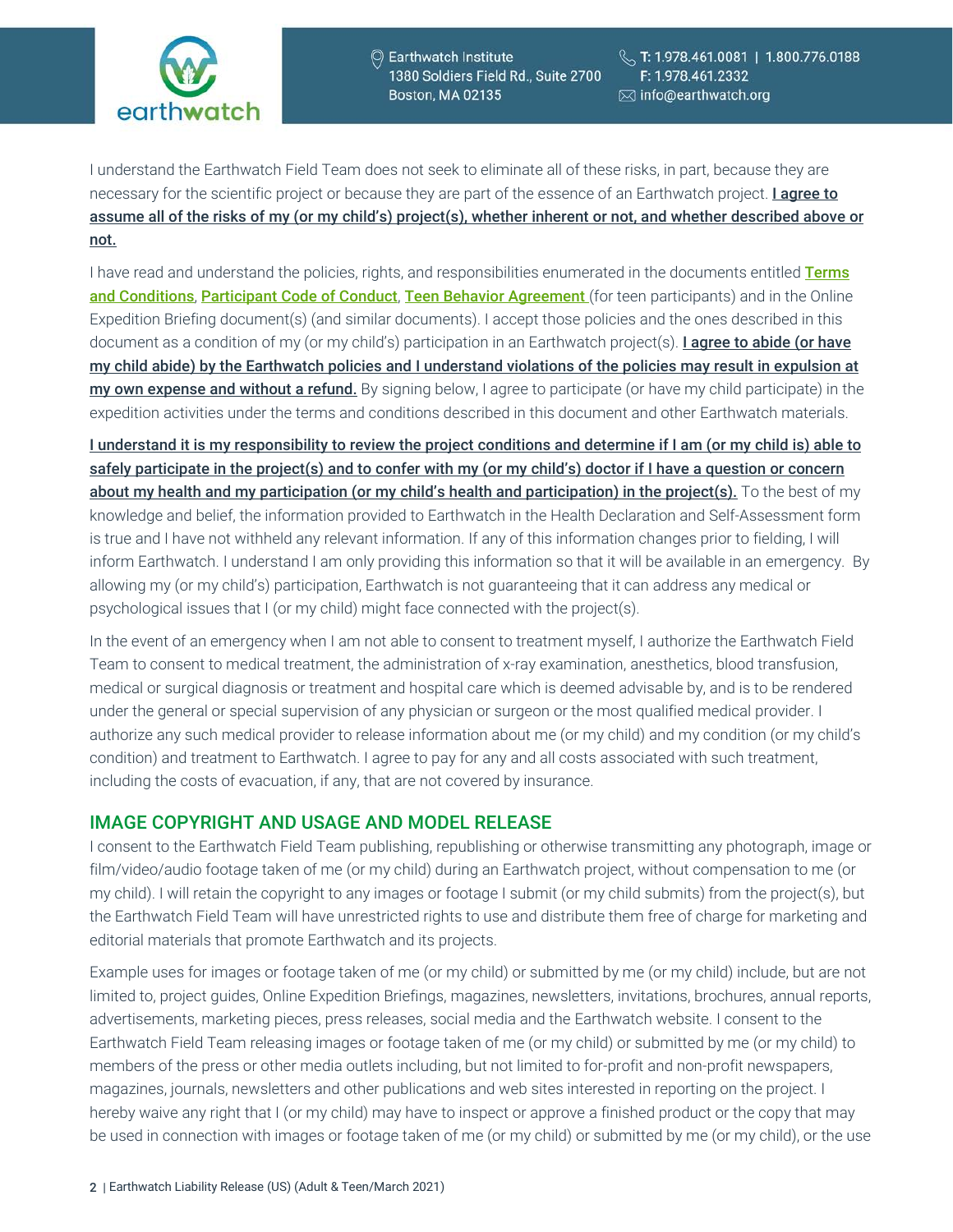

to which it may be applied. I further release to the Earthwatch Field Team from any claims for remuneration associated with any form of damage, foreseen or unforeseen, associated with the use of the images or footage.

### RELEASE OF LIABILITY AND INDEMNITY AGREEMENT

In consideration of the services provided by the Earthwatch Field Team, I, agree and hereby forever release, waive, and discharge the Earthwatch Field Team, their employees, officers, directors, trustees, participants, affiliates, scientific staff, cooperating institutions, and other persons acting under their direction and control, as well as grantors supporting Earthwatch in connection with their act of provide funding to Earthwatch ("the Released Parties"), from all claims and liabilities they may jointly or severally incur in respect of any claim, suit, or cause of action, as a result of my (or my child's) participation in the Earthwatch project(s) or the use of equipment or facilities.

I further agree to defend and indemnify the Released Parties (meaning to pay or reimburse them for money they are required to pay, including attorneys' fees and costs) and hold them harmless against all claims and liabilities related to my (or my child's) participation in the Earthwatch project(s) or the use of equipment or facilities.

These release and indemnity agreements are made on behalf of myself, my child, my heirs, executors, administrators, successors, and/or assigns and apply to claims brought by or on behalf of me, my child, a family member, personal representative, estate, or any other person, on account of any personal injury, illness, disability, death, loss of health, financial loss or damage to property, including any such death, disability, injury, loss or damage resulting from the negligence of the Released Parties, directly or indirectly sustained by me, my child, a family member, a co-participant, or any other person.

I understand and accept that the Released Parties do not control and thus are not responsible or liable for acts or omissions of third parties, including but not limited to cooperating institutions, independent contractors, other entities, or other participants.

This release is intended to be enforced to the fullest extent allowed by law and includes any type of suit. However, I do not release the Released Parties from liability on account of injury, loss, or damage to me (or my child) directly caused by the gross negligence or wanton or reckless misconduct of the Released Parties.

This Liability Release shall be governed by, and construed and enforced in accordance with the laws of the Commonwealth of Massachusetts and the exclusive venue for any action or claim relating to this Participant Agreement shall be the courts located in the Commonwealth of Massachusetts. Any portion of this document deemed unlawful or unenforceable is severable and shall be stricken without any effect on the enforceability of the remaining provisions.

This document is in effect for this and any future projects unless revoked in writing and received by Earthwatch prior to the project.

I HAVE CAREFULLY READ, UNDERSTAND, AND VOLUNTARILY SIGN THIS DOCUMENT. I UNDERSTAND THAT I AM SURRENDERING CERTAIN LEGAL RIGHTS. I AGREE TO THE TERMS AND CONDITIONS IN THIS DOCUMENT.

| <b>Participant Name:</b> | Date of Birth:<br>(dd-MON-yyyy)     |  |
|--------------------------|-------------------------------------|--|
| Participant Signature:   | Date of Signature:<br>(dd-MON-yyyy) |  |